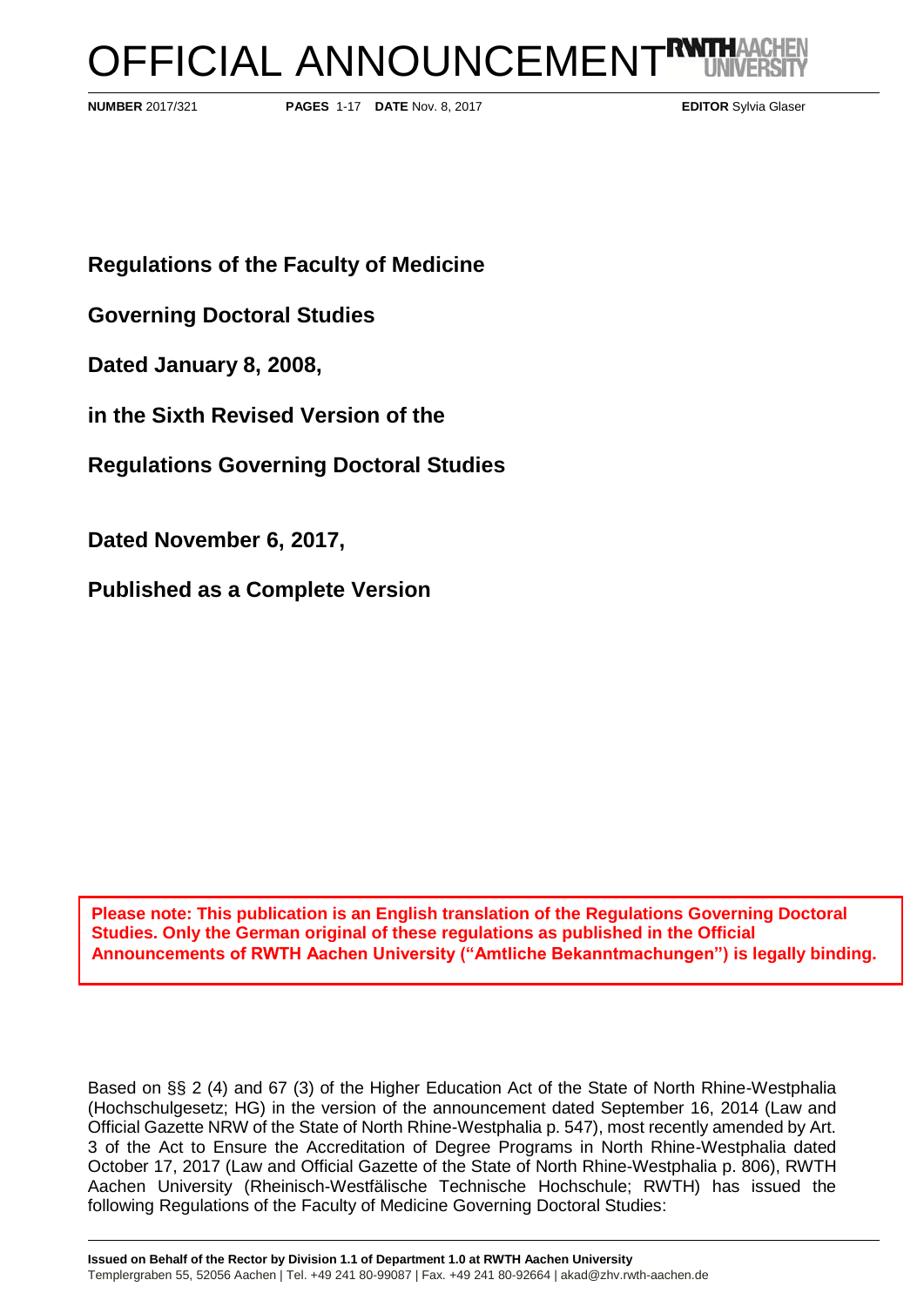# **Contents**

# **Section 1 – Right to Award Doctorates, Doctoral Degrees**

§ 1 Right to Award Doctorates

# **Section 2 – Dr. med., Dr. med. dent., Dr. rer. medic.**

# **I General**

- § 2 Doctoral Committee
- § 3 Doctoral Commission
- § 4 Reviewers
- § 5 Dissertation
- § 6 Grading of the Dissertation and Oral Examination
- § 7 Doctoral Degree Requirements

# **II Admission to Doctoral Studies**

- § 8 General Admission Requirements
- § 9 Admission to Doctoral Studies Based on a Degree Awarded by an International University
- § 10 Center for Doctoral Studies
- § 10a Data Collection, Processing, and Transfer

# **III Doctoral Examination Process**

- § 11 Application for Admission to the Doctoral Examination
- § 12 Initiation of the Doctoral Examination Process
- § 13 Examination of the Dissertation
- § 14 Revision of the Dissertation
- § 15 Oral Examination
- § 16 Publication of the Dissertation
- § 16a Joint Doctorate / Cotutelle
- § 17 Doctoral Certificate
- § 18 Honorary Doctorate and Renewal of the Doctoral Certificate
- § 19 Revocation of the Doctoral Degree
- § 20 Viewing of Examination Records

# **Section 3 – Final Provisions**

§ 21 Entry Into Force and Transitional Provisions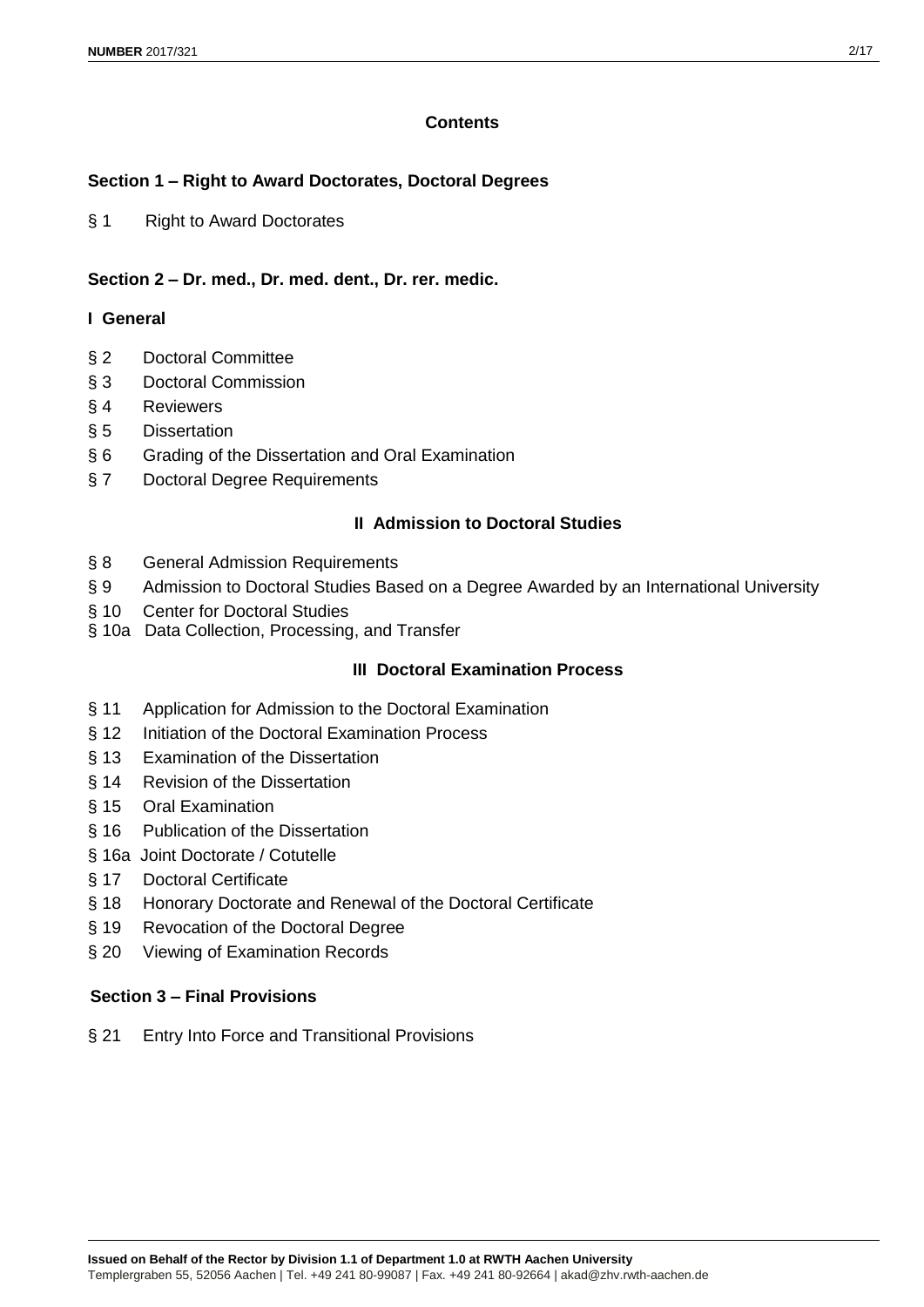# **Section 1 – Doctoral Degrees**

#### **§ 1 Right to Award Doctorates**

- (1) The Faculty of Medicine (Faculty 10) at RWTH Aachen University has the right to award doctorates.
- (2) The doctorate establishes the candidate's ability to undertake independent academic work that exceeds the general objective of the degree program. The ability is determined based on a thesis (dissertation) of high quality demonstrating an advancement of the state of scientific knowledge and an oral examination (defense). The doctoral degree is awarded upon successful completion of the doctoral studies.
- (3) The Faculty of Medicine awards the degree of Doktorin/Doktor der Medizin (Doctor medicinae, abbreviated as Dr. med.), of Doktorin/Doktor der Zahnmedizin (Doctor medicinae dentariae, abbreviated as Dr. med. dent.), and of Doktorin/Doktor der Theoretischen Medizin [Doctor of Theoretical Medicine] (Doctor rerum medicinalium, abbreviated as Dr. rer. medic.).

# **Section 2 – Dr. med., Dr. med. dent., Dr. rer. medic.**

# **I General**

## **§ 2 Doctoral Committee**

- (1) The Faculty of Medicine forms a doctoral committee. The doctoral committee is comprised of four professors, one member from the group of academic staff who holds a doctorate, one representative nominated by the staff council of Uniklinik RWTH Aachen (UKA), and one member from the group of the Faculty's students as well as the same number of deputies. In matters of research and teaching, the member nominated by the UKA Staff Council shall have voting rights if they perform tasks in teaching and research and have particular experience in the respective areas. The chairperson and the deputy chairperson are elected from the group of professors. All members of the doctoral committee are voting members.
- (2) The members of the doctoral committee and their deputies are elected by the Faculty Council for a period of four years. The members from the group of students are elected for a period of one year.
- (3) The doctoral committee shall perform the following tasks:
	- 1. determining the doctoral requirements in accordance with §§ 8 through 9,
	- 2. deciding on applications for admission to doctoral studies in accordance with § 11,
	- 3. deciding on the rejection of a professor / private lecturer as a supervisor or reviewer,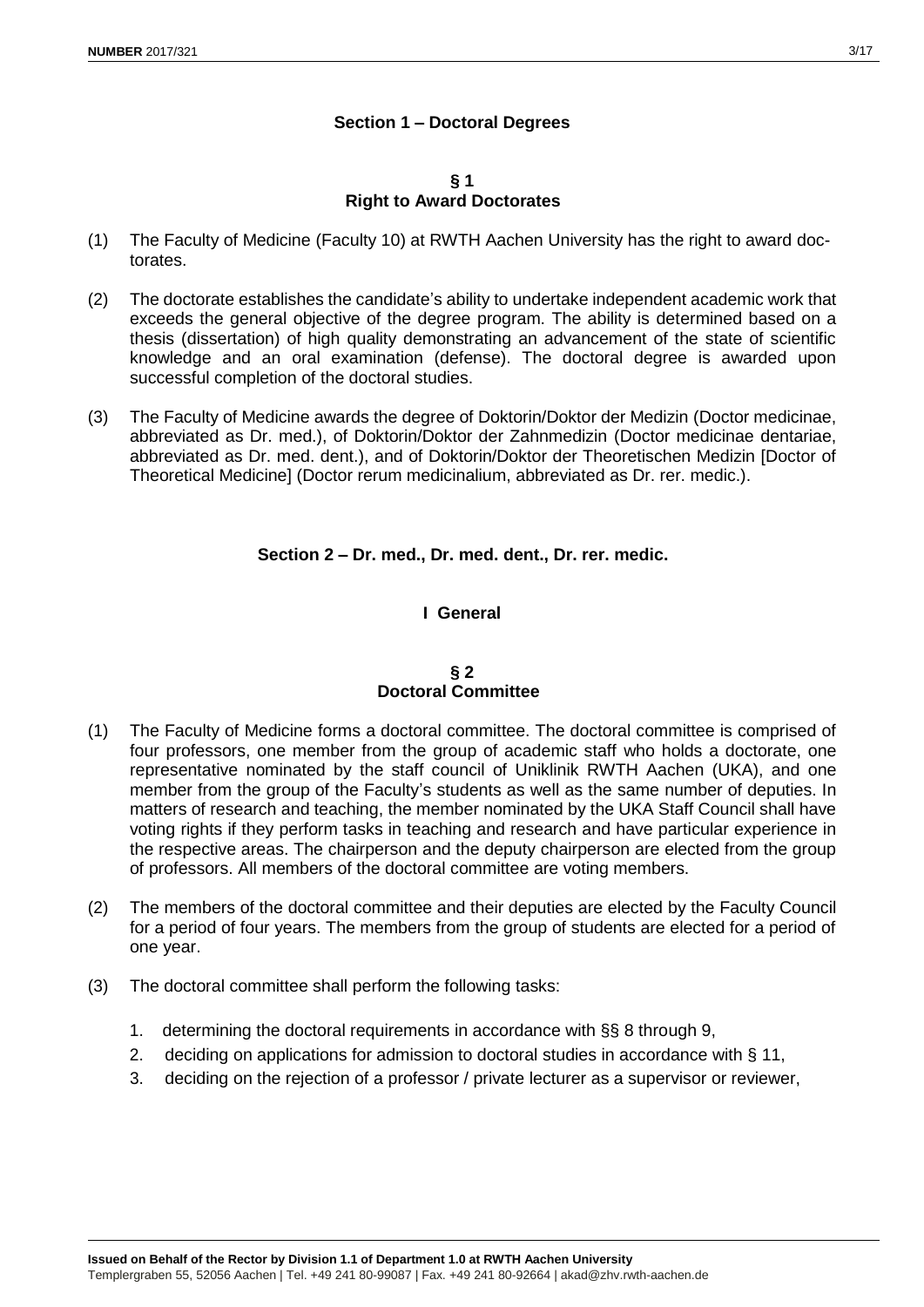- 4. initiating the doctoral examination process, including appointing the reviewers and the doctoral commission or not initiating the doctoral examination process,
- 5. deciding on special cases during doctoral examination processes and appeals against decisions made by the doctoral commission.
- (4) The doctoral committee meetings are not public. Committee members are sworn to secrecy.
- (5) The doctoral committee makes decisions with a simple majority. In the event of a tie, the chairperson's vote shall decide the matter. The doctoral committee has a quorum if more than half of its members, including the chairperson or their deputy, are present. A record shall be kept of the doctoral committee meetings.
- (6) The doctoral committee's chairperson shall inform the candidates about any decisions relating to them, such as rejections or unsatisfactory grades in any performances during their doctoral examination process, in a written notification that includes information on legal remedies.
- (7) According to Paragraph 3 Nos. 1, 2, and 4, the doctoral committee may delegate tasks to the chairperson.

## **§ 3 Doctoral Commission**

- (1) A doctoral commission is formed to carry out the doctoral examination process. It is comprised of the reviewers and one other member who acts as chairperson. Chairpersons must be university professors per § 35 HG, or RWTH professors relieved of teaching duties or retired. If a topic is not covered in the Faculty of Medicine in the case of interdisciplinary dissertations, one reviewer should belong to another faculty or university. The candidate may nominate the reviewers.
- (2) The doctoral committee shall appoint the chairperson of the doctoral commission. This individual may not be a reviewer and has to come from a different institute or clinic as the reviewers. The candidate may nominate the chairperson.
- (3) All members of the doctoral commission shall have voting rights. The doctoral commission makes decisions with a simple majority. Abstentions are not permitted for resolutions.
- (4) If a member appointed to the doctoral commission is not able to carry out the doctoral examination process (e.g., due to illness), the doctoral committee shall select a replacement member.
- (5) If a member might be biased for any reason, they cannot be appointed to the doctoral committee. Potential members of the doctoral commission must inform the doctoral committee of any bias issues they might have , in particular if they belong to the group of persons defined in § 20 (1) of the Administrative Procedure Act of the State of North Rhine-Westphalia (VwVfG NRW).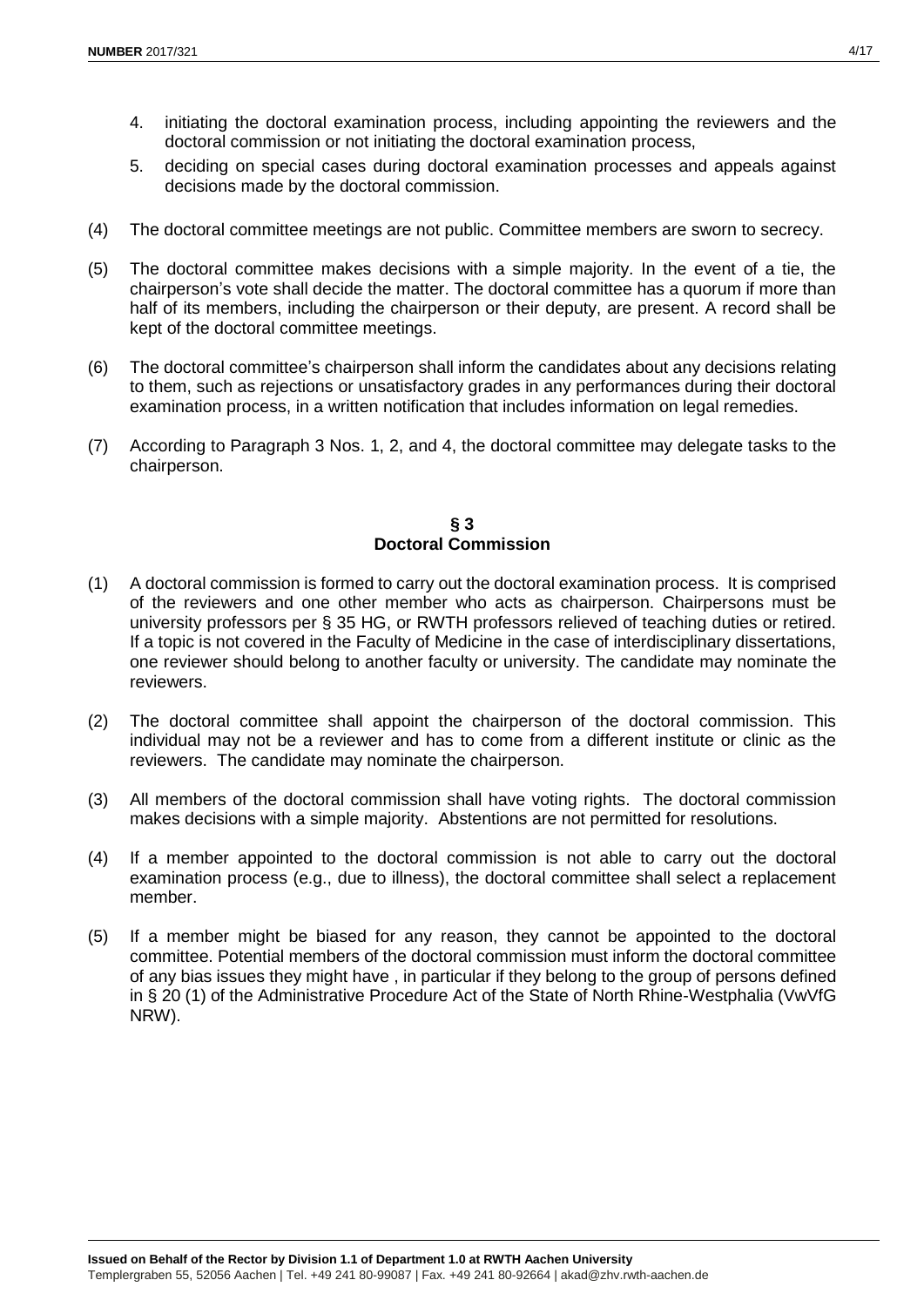#### **§ 4 Reviewers**

- (1) The doctoral committee shall appoint at least two reviewers from different institutes or clinics for the examination of the dissertation, usually from the group of professors per § 35 HG, professors relieved of teaching duties or retired, adjunct professors, honorary professors, or private lecturers (Privatdozenten) from RWTH Aachen University. Heads of junior research groups funded by third-party funds (e.g., Emmy Noether Program) may be granted the right to act as reviewers upon request. In exceptional cases, further reviewers with equal rights may be called upon; however, the provisions of § 3 shall remain unaffected.
- (2) If the dissertation has been supervised in accordance with  $\S 5$  (5), the supervisor may be one of the reviewers.
- (3) At least one of the reviewers must be a professor per § 35 HG, an adjunct professor, honorary professor, or private lecturer (Privatdozent) of the Faculty of Medicine.
- (4) Within the scope of a partnership with RWTH Aachen University, an instructor from a university of applied sciences can also be appointed as a reviewer. In this case, the reviewer must have completed a habilitation (postdoctoral teaching qualification) or an equivalent scientific qualification per § 36 (1) No. 4 HG. As part of this joint supervision, the scope and content of studies considered suitable preparation for the doctorate are to be determined for the doctoral candidate together with the supervisor from the university of applied sciences, in accordance with § 67 (4) Sentence 1 No. 2 HG.
- (5) Reviewers can also be professors, adjunct professors, honorary professors, private lecturers (Privatdozenten), or university instructors employed at another German or international university or research institution.
- (6) Furthermore, if the content of the submitted dissertation also includes a discipline taught or researched at another faculty, a professor per § 35 HG, adjunct professor, private lecturer (Privatdozent), or honorary professor from that faculty can be appointed as a reviewer by the doctoral committee.

## **§ 5 Dissertation**

(1) The candidate is required to submit an academic thesis (dissertation) that they have written independently in German or English. Upon request, the doctoral committee may also permit a dissertation to be written in a language other than German or English; in this case, a threepage summary in German may be required.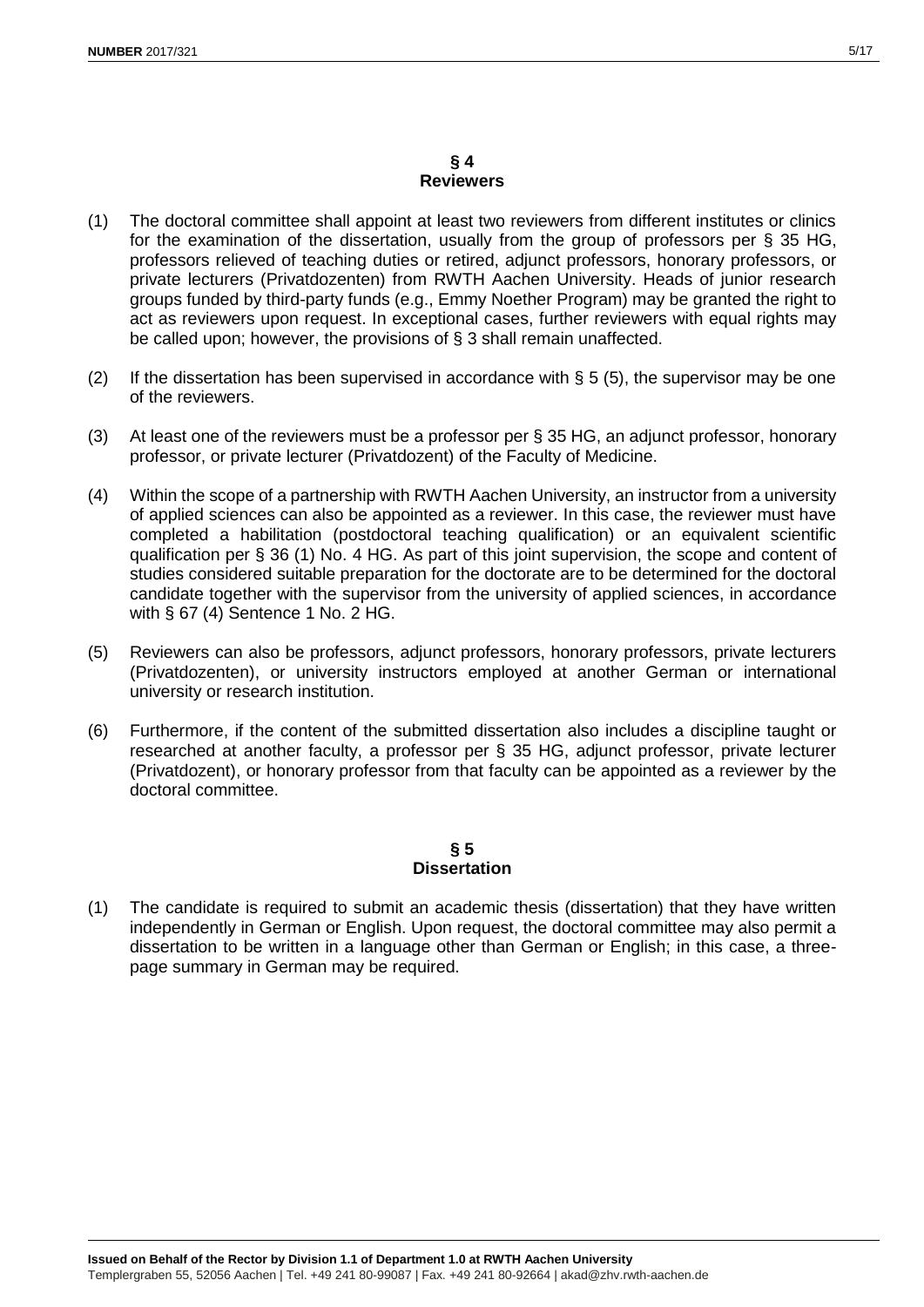The candidate must submit the request before writing the dissertation. The dissertation must explain where the original data on which it is based are stored and outline the doctoral candidate's specific contribution to the results presented therein.

- (2) One or more independently authored scientific paper(s) already published in an internationally recognized, peer-reviewed journal listed in PubMed or Web of Science – of which the candidate is the sole or first author – may be submitted as a dissertation after examination by the doctoral committee. To obtain the Dr. rer. medic. degree, the doctoral candidate must submit a cumulative dissertation consisting of at least two previously published scientific papers, of which they are the sole or first author. In addition, a written statement from both the supervisor and the co-authors must be submitted detailing the doctoral candidate's contribution to the papers and stating that the doctoral candidate has completed the central part of the work. As a rule, the papers should have been published in the previous two years. The doctoral committee decides whether these papers are equivalent to a standard dissertation. At the request of the doctoral candidate, the publication(s) may be accompanied by a general introduction and joint discussion.
- (3) A substantial part of the dissertation must relate to the scientific fields taught and researched at the Faculty of Medicine.
- (4) Work submitted for previous qualifications may not be used for the dissertation. Excerpts from prior publications are permitted in agreement with the supervisor.
- (5) The dissertation must have been produced under academic guidance from a professor, a professor relieved of teaching duties or retired, an adjunct professor, an honorary professor, or a private lecturer (Privatdozent) at the Faculty of Medicine at RWTH Aachen University. They are required to ensure appropriate academic supervision for the duration of the doctoral examination process. The willingness to accept this responsibility is usually confirmed by entering into a supervision agreement according to the valid version of the Faculty of Medicine's RWTH Aachen University template.
- (6) The supervision agreement must be submitted to the Faculty's Doctoral Office when the dissertation is begun and at least one year prior to application for admission to doctoral studies.

#### **§ 6 Grading of the Dissertation and the Oral Examination**

(1) The following grades shall be used to evaluate a dissertation proposed for acceptance:

| very good (1)    | an excellent performance;                                             |
|------------------|-----------------------------------------------------------------------|
| good (2)         | a performance that is well above average                              |
| satisfactory (3) | a performance that meets average requirements;                        |
| sufficient (4)   | a performance that still meets requirements despite its shortcomings. |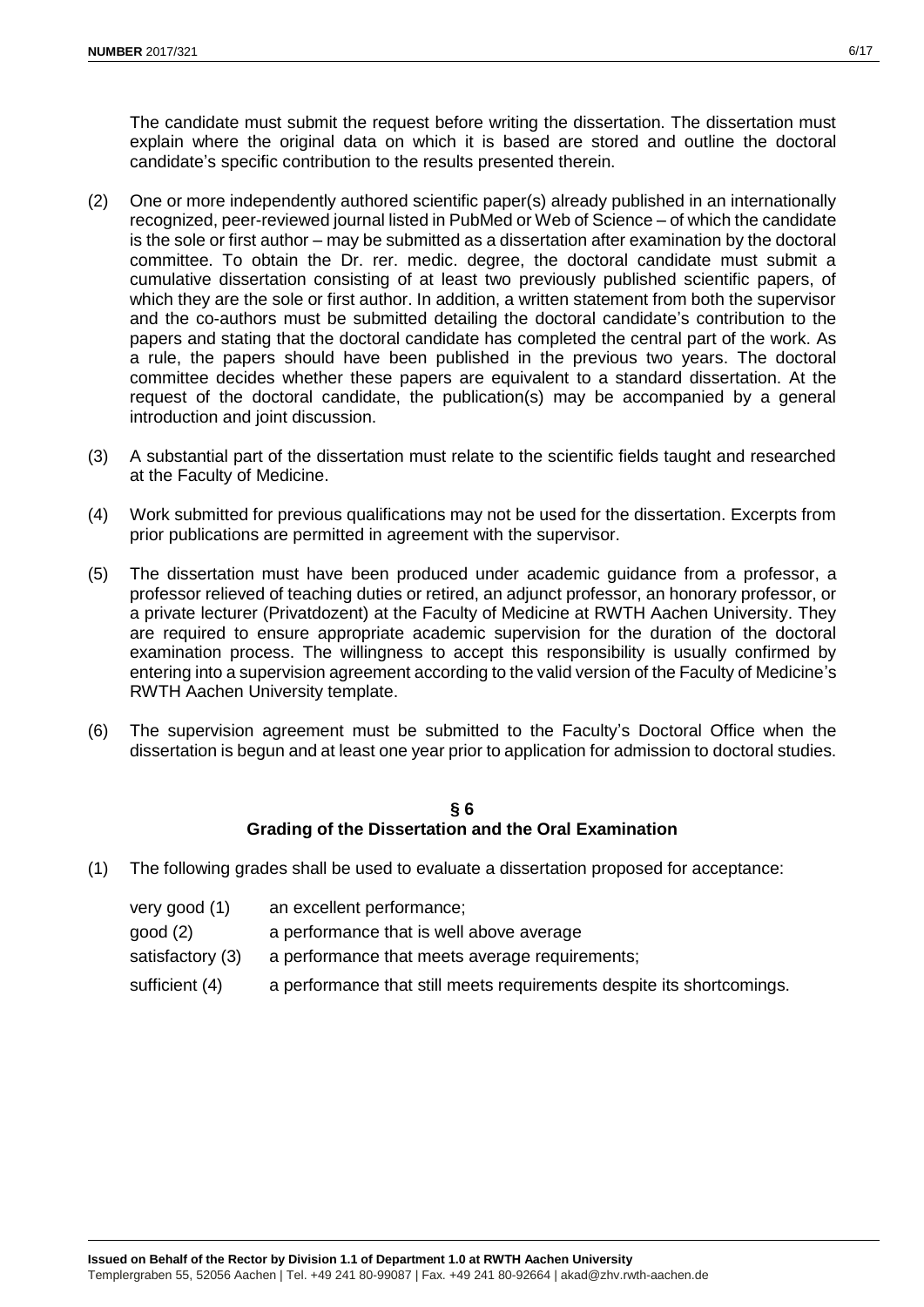For a differentiated performance assessment, the grade may be lowered or raised by 0.3. However, the grade of 4.3 is not permitted.

- (2) The doctoral examination process can be continued if the dissertation has been graded at least as sufficient. If the dissertation is rejected or if the candidate fails the repeat oral examination, the chairperson of the doctoral committee shall inform the candidate in writing that they have not passed the doctoral examination, stating the reasons for this and providing information on legal remedies. The candidate shall only be given one final attempt at the same or another faculty and no earlier than one year after the rejection has been announced. A new dissertation is to be presented.
- (3) The latest version of the doctoral committee's grading recommendations should be used for the evaluation. These can be viewed in the Dean's Office.
- (4) For the grade of the dissertation, the arithmetic mean of the individual grades is calculated.
- (5) The oral examination is evaluated individually by the reviewers and the chairperson of the doctoral committee. The same grades as for the dissertation according to Paragraph 1 are available for this, as well as the option to grade the performance unsatisfactory for a doctorate.
- (6) For the grade of the oral examination, the arithmetic mean of the individual grades is calculated. An oral examination graded as passed requires a performance graded at least "sufficient" (4.0) by the majority of the doctoral committee's members.
- (7) The doctoral committee shall determine an overall grade immediately after the oral examination, with the grade of the dissertation counting as two thirds and the grade of the oral examination as one third. The resulting value is rounded to one decimal place and yields the following grades:

| "summa cum laude" | (with distinction, better than 1.0) |
|-------------------|-------------------------------------|
| "magna cum laude" | (very good, $1.0$ to $1.5$ )        |
| "cum laude"       | (good, 1.6 to 2.5)                  |
| "rite"            | (sufficient, 2.6 to 4.0)            |

To receive a "summa cum laude" grade, the dissertation must have been evaluated by the reviewers as worthy of a grade of 1.0 or better and given an average grade better than 1.0, and the grade proposals must have been confirmed by tacit consent.

(8) The candidate must be informed of the final grade immediately.

#### **§ 7 Doctoral Degree Requirements**

Doctoral degree requirements within the meaning of these regulations are:

- a) the dissertation,
- b) the oral examination, and
- c) the publication of the dissertation.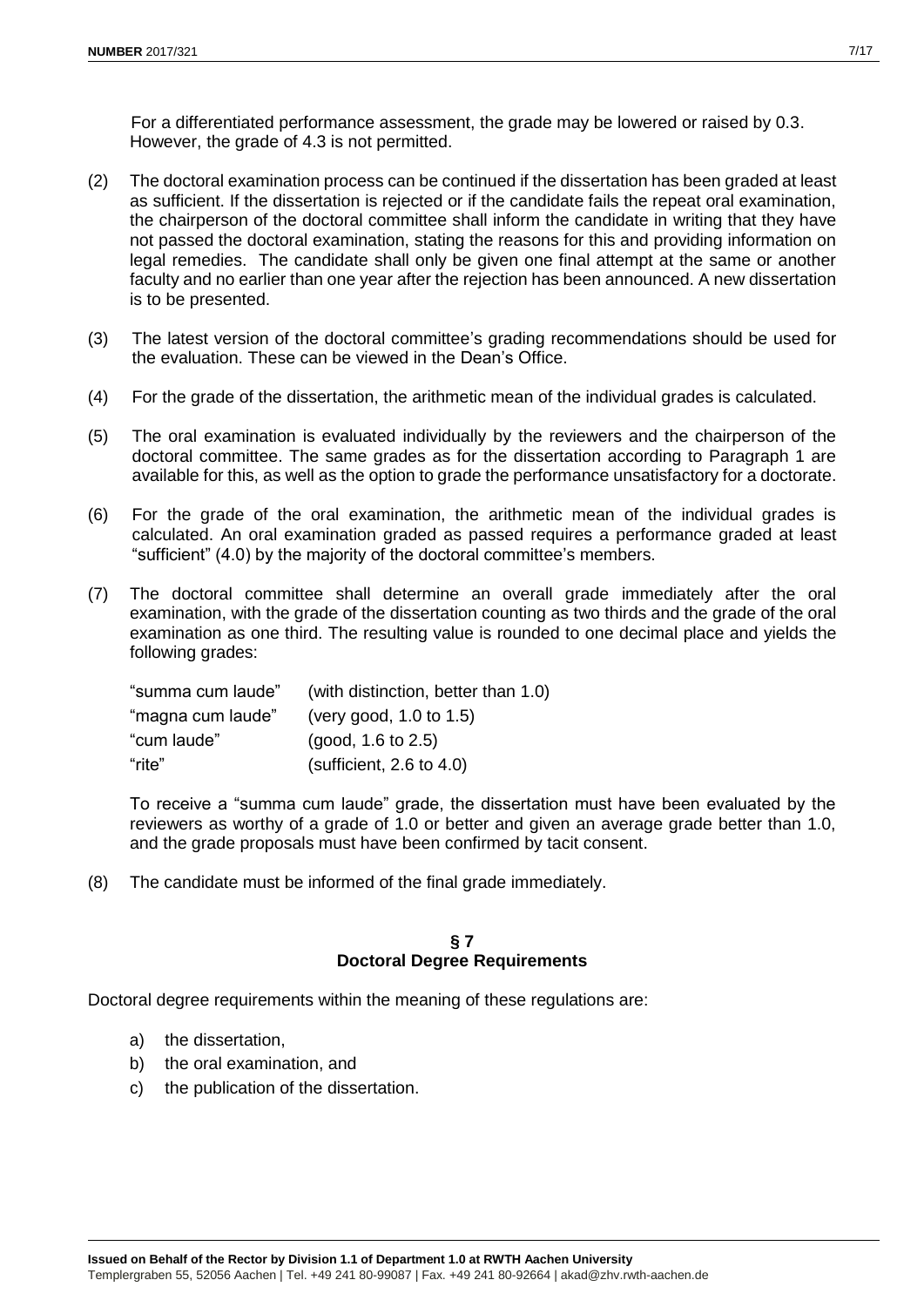Only after the dissertation has been published, can the doctorate be declared completed by issuing a doctoral certificate.

# **II Admission to Doctoral Studies**

#### **§ 8 General Admission Requirements**

- (1) The prerequisite for the doctorate in medicine (Dr. med.) is the professional qualifying state medical examination or the granting of the German license to practice medicine or the recognition of diplomas and examination certificates qualifying the candidate as a physician based on the relevant directives of the Council of the European Communities in the Federal Republic of Germany or the granting of the German license to practice medicine based on an examination taken abroad.
- (2) The prerequisite for the doctorate in dentistry (Dr. med. dent.) is the passing of the dentistry examination or the granting of the German license to practice dentistry based on an examination taken abroad or the recognition of diplomas and examination certificates qualifying the candidate as a dentist based on the relevant directives of the Council of the European Communities in the Federal Republic of Germany.
- (3) Prerequisites for the doctoral degree of Dr. rer. medic. are:
	- a) a degree after completing university studies within a standard study period of at least eight semesters for which a degree other than a "Bachelor's degree" is awarded, or
	- b) a degree after completing university studies within a standard study period of at least six semesters and subsequent adequate courses in the doctoral subjects that prepare the candidates for the doctorate or
	- c) a Master's degree within the meaning of  $\S$  61 (2) Sentence 2 HG,

as well as proof of a degree in either non-human medicine or non-human dentistry and a knowledge test in theoretical medicine. Graduates of a degree program according to Paragraph 1 or 2 are admitted after successful completion of the Faculty of Medicine's internal PhD program in its respective valid version. In addition, candidates must provide proof of having worked full-time on the dissertation topic for at least two years or having completed at least two years of full-time employment in the field of medicine or dentistry at the Faculty of Medicine at RWTH Aachen University. Spending time on non-academic and non-doctoral work leads to an extension corresponding to the respective proportion of the time. Sentences 1 and 2 shall apply to scholarship holders analogously. This work must be directly related to the candidate's field of study, as stated in Sentence 1. Upon request, the doctoral committee may allow exceptions to this rule in justified cases. In addition, the candidate must submit proof of participation in a medical terminology course if this was not part of the degree program (e.g., pharmacy or veterinary medicine). The content of the dissertation must be related to the subjects of the Faculty of Medicine. In cases of doubt, the doctoral committee may ask the candidate to undergo a knowledge examination in the subject area to which their dissertation or dissertation project is related before considering their admission to the doctoral examination process. The doctoral committee decides guidelines on exceptions. These guidelines are to be applied in their most current version. They can be viewed in the Dean's Office.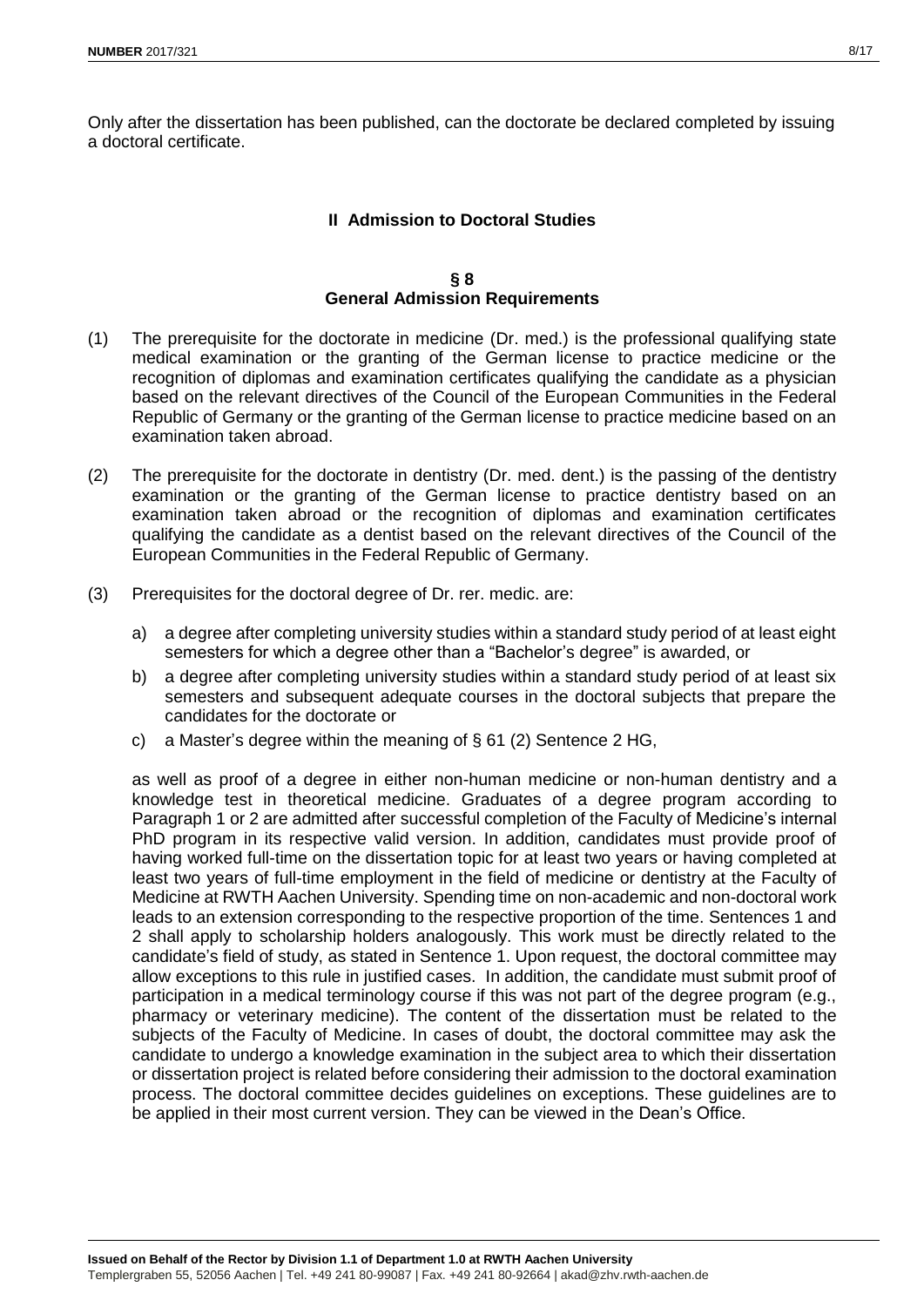- (4) The scope of courses and related assessment criteria considered suitable preparation for the doctorate according to Paragraph 3 Sentence 1 b), including the number and type of certificates required, as well as the academic work and achievements demonstrating the candidate's suitability to undertake the scientific work necessary for a doctorate, is determined by the doctoral committee after consultation with the candidate.
- (5) If a candidate shows exceptional scientific achievements, the doctoral committee may admit the candidate to doctoral studies at the request of three professors of the Faculty of Medicine with a majority of two-thirds of the Faculty's members in accordance with the provisions of § 49 (11) HG.
- (6) Admission to doctoral studies for the degrees of Dr. med. and Dr. med. dent. can even be granted before passing the aforementioned final examinations. However, graduates of the standard degree program in human medicine must have completed the admission requirements for the practical year first, and dental medicine graduates must have completed the course in dental prosthodontics II first.

#### **§ 9 Admission to Doctoral Studies Based on a Degree Awarded by an International University**

- (1) A general requirement for admission to doctoral studies is a professional qualification or another final examination to complete a relevant scientific course with a standard period of study of at least eight semesters, including a final academic thesis integrated into the course awarded by a university outside Germany if the degree
	- 1. is to be considered equivalent to corresponding degrees that are awarded at German universities based on intergovernmental agreements,
	- 2. is to be considered a general requirement for admission to doctoral studies based on evaluations of the Central Office for Foreign Education at the Standing Conference of the Ministers of Education (ständige Konferenz der Kultusminister) of the federal states or the German Rectors' Conference (Hochschulrektorenkonferenz),
	- 3. is to be considered equivalent to a relevant degree that can be awarded at RWTH Aachen University based on agreements with partner universities outside of Germany by RWTH Aachen University.
- (2) Within the scope of admission to the doctoral program based on a degree awarded by an international university, the doctoral committee may impose additional requirements that are related to the scientific field that is to be addressed in the dissertation.

## **§ 10 Center for Doctoral Studies**

(1) In addition to the general admission requirements for doctoral studies leading to a Dr. rer. medic. title, every candidate shall also acquire a subject-related, research-oriented qualification at the Center for Doctoral Studies (CDS) of RWTH Aachen University. This is intended to encourage the candidate's scientific independence and allow them to acquire key academic qualifications.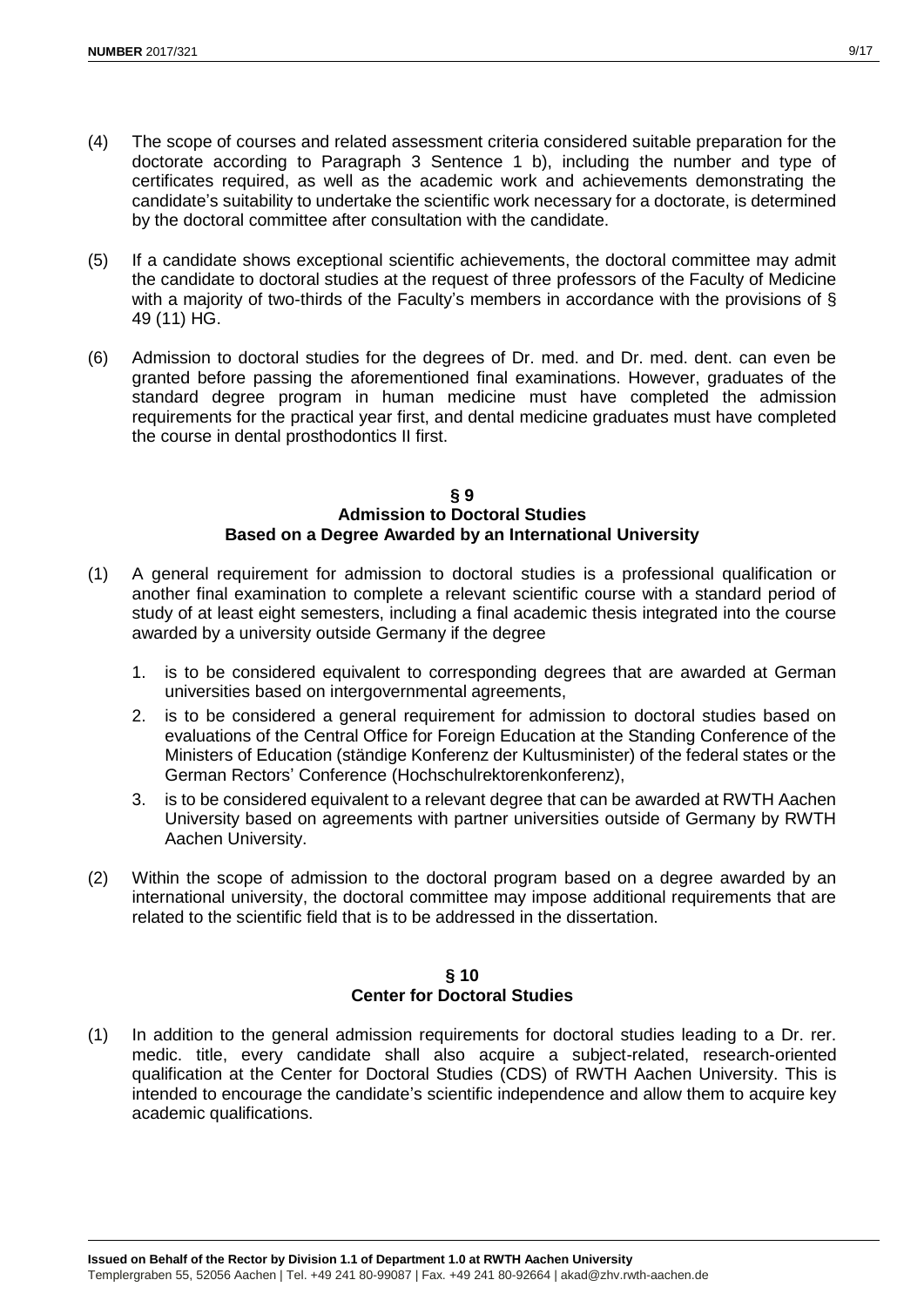$(2)$  In individual cases – if the candidate already has these qualifications – the doctoral committee may approve exceptions to participating in the CDS.

## **§ 10a Data Collection, Processing, and Transfer**

In accordance with § 5 of the Act on Statistics for Higher Education (Hochschulstatistikgesetz – HSchStG), universities must collect personal data about anyone admitted to doctoral studies. The personal data of the doctoral candidates are automatically stored by the University and are processed by the IT Center as well as the Central University Administration in order to comply with legal requirements. The University will only transmit the data if this is necessary to comply with its legal duties or duties specified in its statutes. Data transfer to the Statistical Office of the State of North Rhine-Westphalia (IT NRW) concerns the data collection characteristics in accordance with § 3 (1), § 4, and § 5 (2) HSchStG.

# **III Doctoral Examination Process**

### **§ 11 Application for Admission to the Doctoral Examination**

- (1) The candidate's application for admission to the doctoral examination shall be submitted in writing to the chairperson of the doctoral committee.
- (2) The application must include:
	- 1. the title of the dissertation,
	- 2. the proposal for the reviewers, and
	- 3. the pursued doctoral title.
- (3) The following documents are to be submitted with the application:
	- 1. a CV in tabular form presenting the candidate's career and education,
	- 2. the certificates and evidence required in accordance with §§ 8 to 9,
	- 3. a Certificate of Good Conduct from the Federal Central Register of document type O.
	- 4. at least four bound copies of the dissertation in the form of a word-processing text ready for printing in accordance with § 5 (1), and an additional abstract of the dissertation of no more than one typewritten page in German and English in five copies as well as an electronic version and a PDF file of the dissertation and abstract in German and English.
	- 5. five specimen copies each of any publications,
	- 6. information about who the principal supervisor of the dissertation was,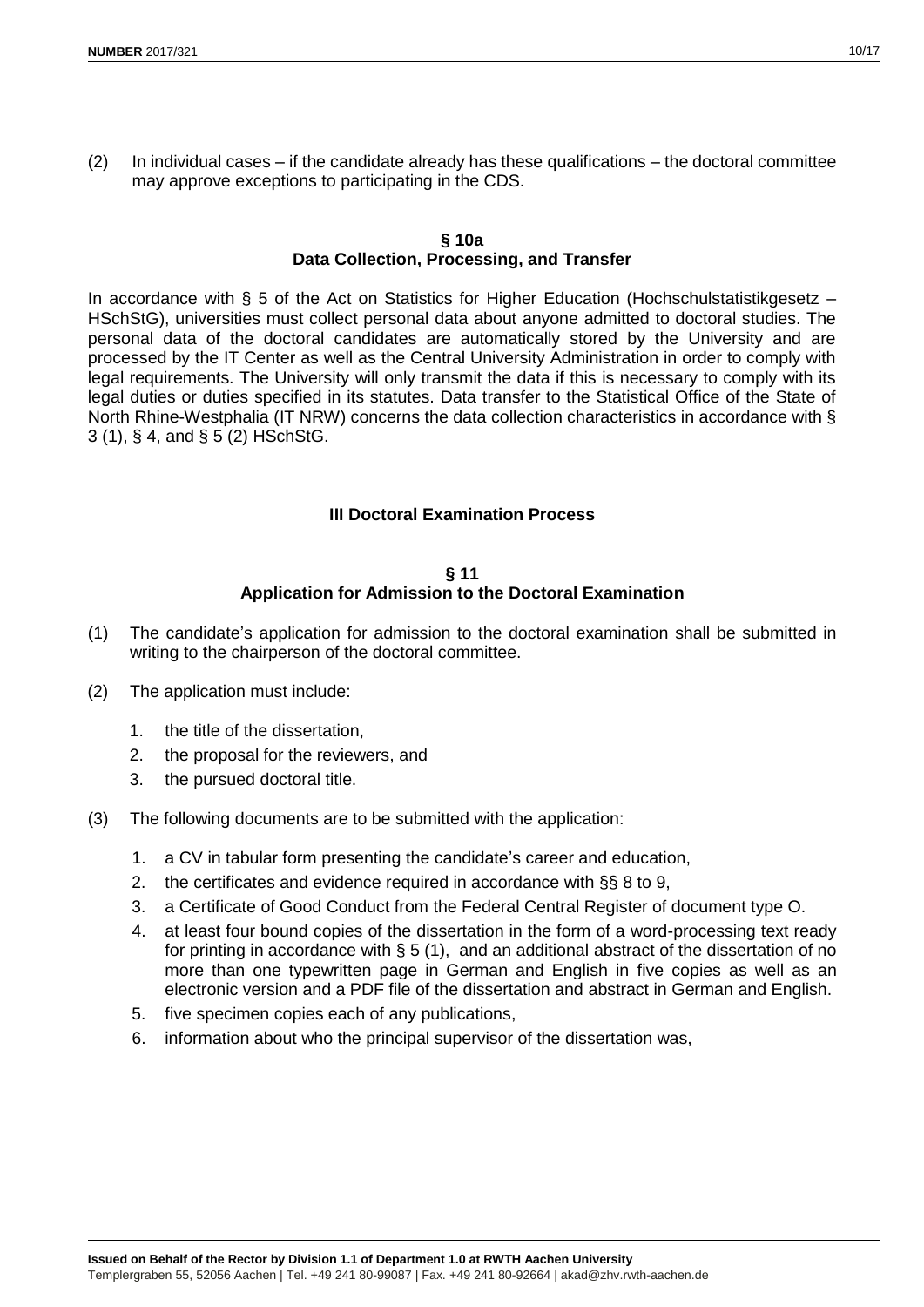- 7. an affidavit that the candidate has independently completed the dissertation and has indicated any means of support used in the dissertation – (this includes, for example, mentioning the activity of a so-called dissertation advisor or mediator) – and has respected all copyrights of third parties,
- 8. an affidavit on whether the candidate has submitted doctoral applications in the past, including the result, stating the time, the German or international university, Faculty, or department, as well as the topic of the dissertation,
- 9. a written declaration that the candidate accepts these regulations,
- 10. a written declaration that no existing trade secrets are injured by the publication as a dissertation (if it was written at an institution outside of RWTH).
- 11. a written declaration stating whether the candidate agrees to the participation of other guests and listeners in the oral examination,
- 12. an affidavit regarding the candidate's contributions (especially those of an experimental nature) to the results shown in the dissertation, which the supervisor has confirmed,
- 13. a certificate of completion for the course on academic misconduct and good academic practice (GWP) at the Faculty of Medicine, or an equivalent certificate from another university.
- (4) If a dissertation is submitted before passing the final examinations in accordance with § 8 Paragraphs 1 and 2, the documents above, except those listed in Paragraph 3, Numbers 2 and 3, must be submitted with the application. The documents referred to in Paragraph 3 Numbers 2 and 3 must have been submitted before the oral examination.
- (5) Candidates must submit officially certified copies of certificates. Certified translations of certificates not in German are to be included on request.

## **§ 12 Initiation of the Doctoral Examination Process**

- (1) The doctoral committee initiates the doctoral examination process once a written application for its initiation and the documents to be submitted have been received in full, and the reviewers have declared that they are willing to provide an expert opinion.
- (2) The doctoral examination process shall not be initiated if the doctoral application and the submitted documents do not meet the requirements according to §§ 8, 9, and 11. If the doctoral committee decides not to initiate the doctoral examination process, the candidate shall be informed by the doctoral committee's chairperson immediately in writing, stating the reasons for this decision along with information on legal remedies.
- (3) An application submitted to the University to initiate the doctoral examination process can be withdrawn within a week of the announcement of the initiation of the doctoral examination process.
- (4) Once the process is initiated, the reviewers must be appointed, and the subject areas for the examination determined. The candidate shall be notified of the initiation immediately in writing.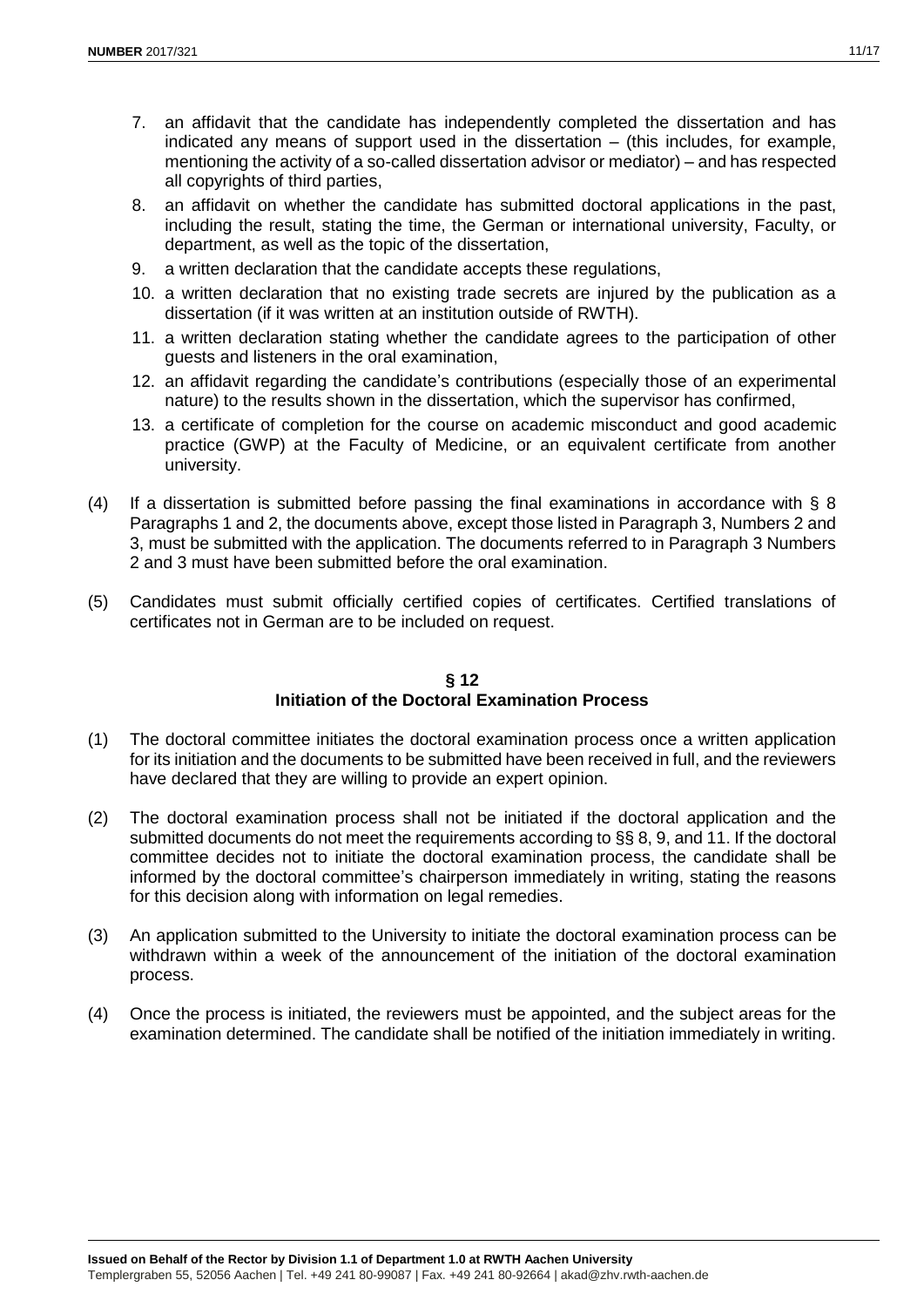(5) The chairperson of the doctoral committee also orders the preparation of the expert opinions.

#### **§ 13 Evaluation of the Dissertation**

- (1) The reviewers examine the dissertation and report back to the doctoral committee in separate written expert opinions within two months. They can request that the dissertation either be accepted, rejected, or revised, or not even considered if they deem the Faculty not to be the responsible authority. They must furthermore include the reasons justifying their recommendation. The expert opinions are carried out independently of one another. An expert opinion in favor of acceptance shall be accompanied by a proposed grade in accordance with the grading scale of § 6 (1). An extension of this period by four weeks is only possible once upon justified request, after which the doctoral committee appoints another reviewer for the procedure in consultation with the candidate.
- (2) Once the expert opinions have been received, the chairperson of the doctoral committee shall present the dissertation and the expert opinions to the Faculty's instructors, adjunct professors, honorary professors, private lecturers from the Faculty, and the members of the Faculty Council who have a doctorate degree to allow them to make a statement or, if necessary, submit a written objection. The dissertation and expert opinions shall be available for review for a period of two weeks during the lecture period or four weeks during the lecture-free period. If the grade "summa cum laude" is to be awarded, this must be announced at the time of posting to the persons entitled to appeal. The objection period expires at the end of the second working day following the end of the review period.
- (3) If the reviewers unanimously recommend the acceptance of the dissertation and no objection has been made, the doctoral committee's chairperson shall determine that the dissertation is accepted. If the reviewers unanimously recommend the rejection of the dissertation and no objection has been made, the chairperson of the doctoral committee shall determine that the dissertation is rejected.
- (4) If the reviewers disagree on the acceptance of the dissertation or at least one of the reviewers recommends that the dissertation be revised or not considered, and an objection has been submitted within the deadline, the doctoral committee's chairperson shall present the dissertation, together with the expert opinions, statements, and objections, to the doctoral committee. Based on the recommendations, the committee shall immediately decide on the acceptance, rejection, or revision of the dissertation or on calling in additional reviewers if this is necessary for the evaluation; acceptance of the dissertation requires a majority of favorable expert opinions.

## **§ 14 Revision of the Dissertation**

(1) The doctoral committee may, in accordance with § 13 (4), ask the candidate to revise the dissertation once within a deadline of three months. The conditions for the revision are to be put on record and are to be communicated. The deadline can only be extended once and for a period of three months. If the deadline is exceeded, the doctoral committee's chairperson shall determine that the dissertation is rejected.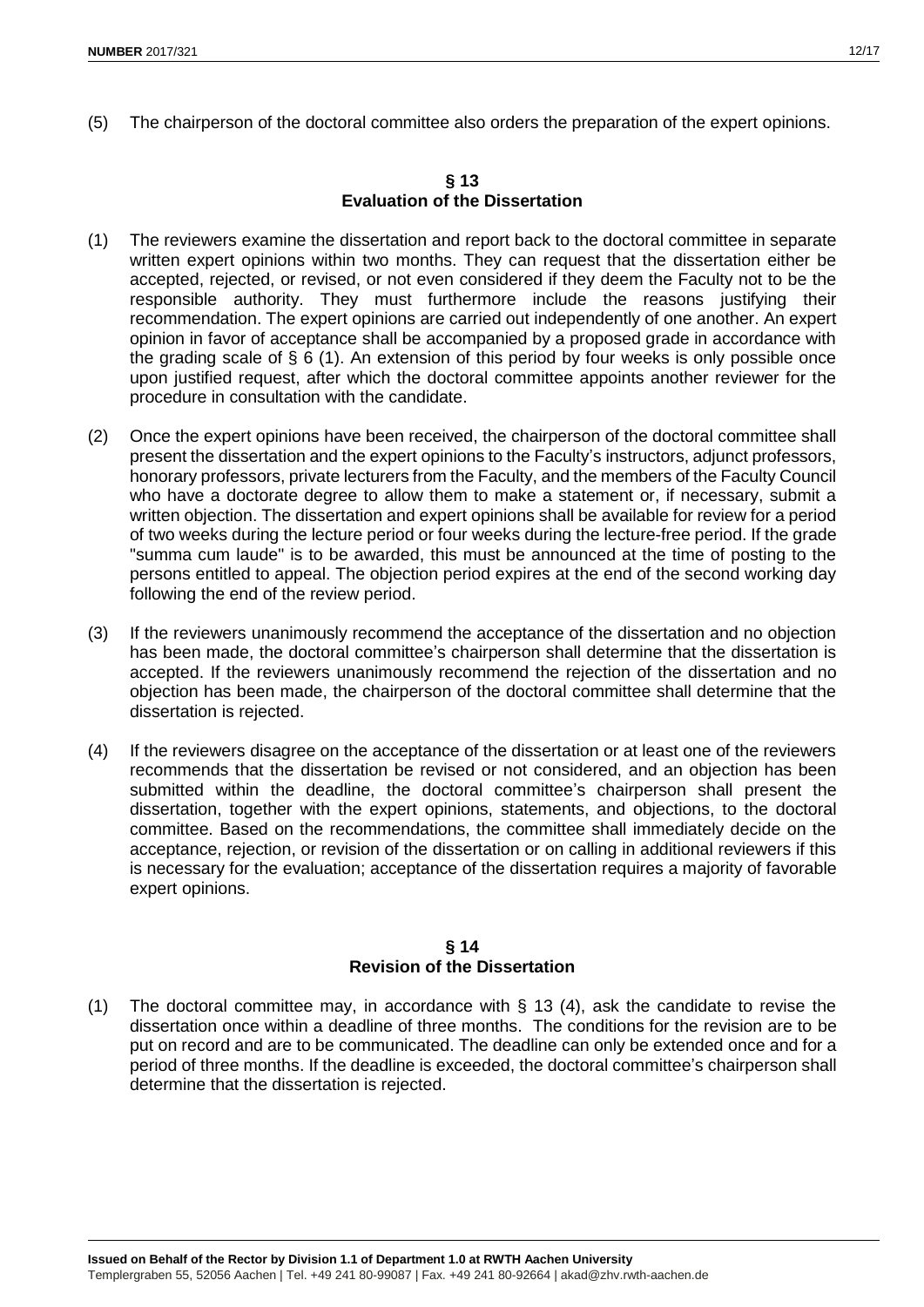- (2) Once the dissertation has been revised within the deadline, it shall be reexamined in accordance with § 13. The expert opinions on the revised version shall in particular verify whether the requirements under Paragraph 1 have been adequately fulfilled. The revised version of the dissertation may only be rejected if the conditions have not been adequately met or if there are strong scientific objections to sections that were rephrased or newly added to the dissertation during the revision that makes rejecting the dissertation necessary.
- (3) Purely editorial or linguistic objections may also be requested before going to press so that the procedure is not delayed.

### **§ 15 Oral Examination**

- (1) Once the dissertation has been accepted, the doctoral committee's chairperson will inform the chairperson of the doctoral commission of the time period in which the oral examination must be scheduled. The oral examination must take place within two months of the acceptance of the dissertation. An extension of the deadline by four weeks is possible once and must be requested from the doctoral committee by giving valid reasons. The oral examination is to be conducted in the form of a doctoral colloquium (examination interview).
- (2) The doctoral commission's chairperson coordinates the joint examination date and notifies the members of the doctoral commission, the doctoral committee, and the candidate of the time and place of the oral examination at least five days before this date. If the candidate fails to appear for the oral examination without a justified reason, or withdraws from the examination after it has begun without good reason, the oral examination is deemed to have been failed. Credible reasons for the withdrawal or non-attendance must be given immediately and in writing to the doctoral committee. If the reasons are accepted as valid, the doctoral committee's chairperson shall set a new date.
- (3) Each candidate shall be examined individually. As a rule, the colloquium is conducted in German. It can also be held in a language other than German after consultation with the examiners.
- (4) The members of the doctoral committee have the right to take part in the oral examination as guests. Other guests are only permitted with the consent of the candidate if they are members of RWTH Aachen University who hold a doctorate. Doctoral candidates who have started working on a dissertation topic are to be admitted as audience members unless the candidate objects to this.
- (5) The oral examination covers subjects from the fields taught and researched at the Faculty of Medicine. Exceptions are only permitted if the reviewers are not experts in a subject taught at the Faculty of Medicine. The subjects of the oral examination must be the subjects of expertise of the doctoral committee members. The oral examination should cover the scientific principles of medicine, and the subject matter of the dissertation should be considered whenever possible. The examination shall be held jointly by the doctoral committee members and shall last a minimum of 20 and a maximum of 60 minutes. The doctoral committee shall decide on the result of the oral examination.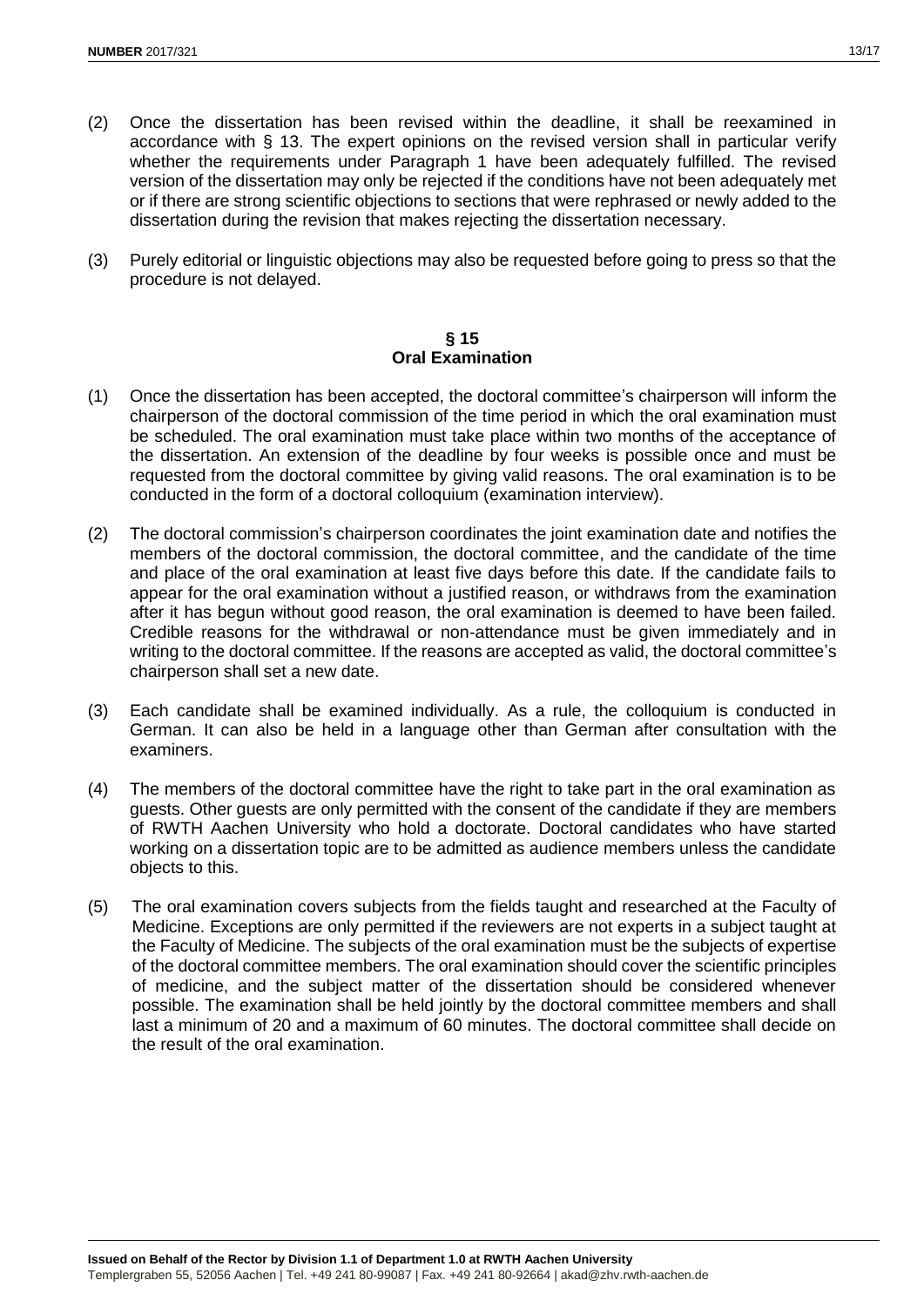(6) If the candidate fails the oral examination, it may only be repeated once and only at the Faculty of Medicine. The candidate can enroll to repeat the examination no earlier than three weeks and no later than 18 months following the oral examination.

## **§ 16 Publication of the Dissertation**

- (1) Once the candidate has passed the doctoral examination, they shall present the dissertation to the doctoral committee for approval of the version intended for publication. The doctoral committee shall issue this approval in agreement with the reviewers once any additional requirements that may have been stipulated are met.
- (2) The Faculty of Medicine is entitled to request that the doctoral candidate
	- include an abstract of their work of no more than one printed page and transfer the right to the University to publish this abstract or offer it to a publisher or a database, and
	- write the title and abstract in two languages (usually in German and English).
- (3) The doctoral candidate is required to make their dissertation available in an appropriate manner to the scientific community by way of copying and distribution. This happens either by
	- a) submitting 4 deposit copies to the Faculty's Office and 20 deposit copies to the University Library in the form of a book or photo print, or
	- b) publishing it in a scientific journal; in this case, it is necessary to submit 4 deposit copies to the Faculty's Office and 15 deposit copies to the University Library; it must also be stated, e.g., on the back of the title page, in which journal the dissertation is published (including the publisher and its location), all deposit copies must include the note "D 82 (Diss. RWTH Aachen University), [indicating the year of the oral examination]; upon request, the doctoral committee may accept and consider publication of the vital contents as sufficient if the reviewers confirm that these reflect the vital contents of the dissertation; if the dissertation is a doctoral thesis according to  $\S 5 (2)$ , It is sufficient if the dissertation is already published following confirmation by the reviewers; or
	- c) distribution in book stores by a commercial publisher with a minimum circulation of 150 copies; in this case, it is necessary to submit 4 deposit copies to the Faculty's Office and 15 deposit copies to the University Library; it must also be stated, e.g., on the back of the title page, which publisher published the dissertation (including the publisher and its location), all deposit copies must include the note "D 82 (Diss. RWTH Aachen University), [indicating the year of the oral examination], or
	- d) submitting an electronic copy to the University Library, the data format and transfer of which is to be agreed with the University Library, together with a deposit copy. A further 4 deposit copies must be submitted to the Faculty's Office. An abstract in German and English is required for publication. The doctoral candidate shall transfer the right to publish the electronic version in data networks to the University Library, the DNB (German National Library) in Frankfurt/Leipzig and, if applicable, the German Research Foundation's Special Collection Library and confirms that the electronic version corresponds with the accepted dissertation.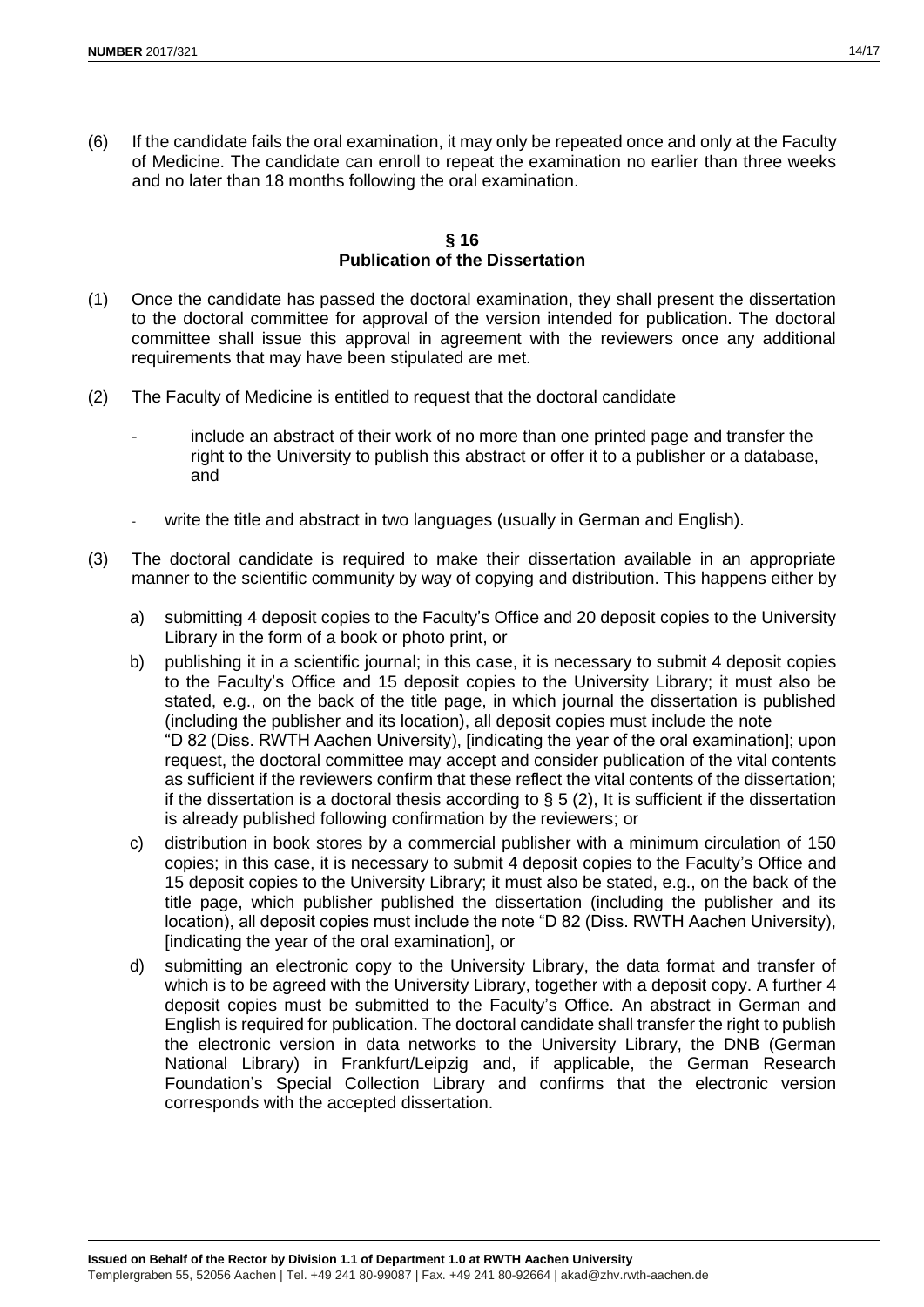The University Library shall check the delivered version to ensure it is legible and meets the specified requirements. The submission of files that do not meet the specified file format and data carrier requirements shall not be considered a publication.

All deposit copies to be submitted must include a dedicated title page with the candidate's name; their CV or educational background may also be added. They must be printed on ageresistant, wood-free, acid-free paper and permanently bound together. They must also be technically flawless. If it is determined that the copies do not meet these criteria, they shall be rejected. Rejected work shall be considered unpublished; the doctoral degree certificate shall therefore not be issued.

(4) The dissertation is to be published no later than one year after the oral examination. In justified exceptional cases, the dean may extend the deadline. If the candidate misses the deadline, all rights acquired with the examination shall expire.

**§ 16a Joint Doctorate / Cotutelle**

- (1) A doctoral examination process jointly supervised with an international university (partner university) requires entering into an individual cooperation contract for the performance and supervision of the doctoral project and evaluation and assessment of the doctoral degree requirements.
- (2) The individual cooperation contract may stipulate that the involved universities must be represented equally on the doctoral commission.
- (3) After the doctoral examination process has been successfully completed, the Faculty of Medicine shall award an academic degree in accordance with  $\S$  1 (3) and the partner university an academic degree in accordance with its applicable regulations. These academic grades may not be used concurrently.

## **§ 17 Doctoral Degree Certificate**

- (1) After the dissertation has been published, a doctoral certificate is issued and signed personally by the rector and the dean. The doctoral degree certificate bears the date of submission of the deposit copies to the University Library. The reviewers who recommend acceptance of the dissertation are to be named on the doctoral certificate. The doctoral examination process is completed once the doctoral certificate has been issued. After receiving the doctoral certificate, the candidate has the right to carry the doctor's title.
- (2) If the candidate has participated in courses by the Center for Doctoral Studies (CDS), they shall also receive a doctoral supplement documenting these achievements.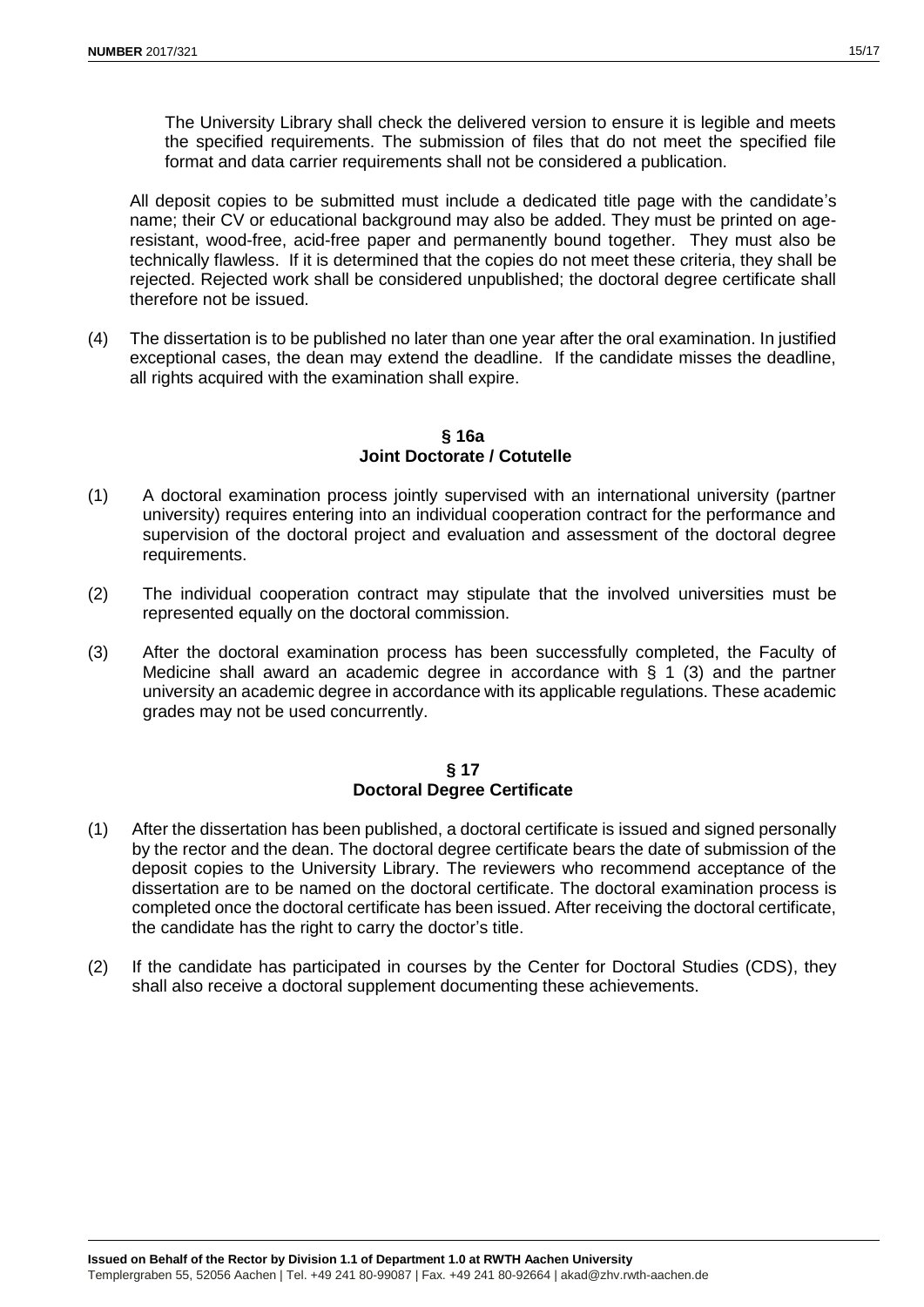#### **§ 18**

# **Honorary Doctorate and Renewal of the Doctoral Certificate**

- (1) Upon request by the Faculty of Medicine, the Senate may award the academic degree and title of an honorary doctor of medicine or dentistry honoris causa (h.c.) to individuals who demonstrate outstanding personal, scientific, or technical achievement in a field in which the University specializes. They may not be members or associates of RWTH Aachen University.
- (2) The Faculty of Medicine may only submit honorary doctorate applications for the doctoral degrees that it is entitled to award. In preparation for this application, the Faculty should obtain at least two external expert opinions. The Faculty Council shall decide on the application to the Senate in two sessions. The application requires the support of two-thirds of the members of the Faculty Council.
- (3) The rector awards the honorary doctorate by presenting a doctoral certificate that commends the merits of the honored individual.
- (4) Doctors of the Faculty of Medicine who are distinguished for their scientific or practical professional work may be honored with the renewal of the doctoral certificate after 25 or 50 years or on extraordinary occasions.

### **§ 19 Revocation of the Doctoral Degree**

- (1) The doctoral degree may be revoked
	- a) if it transpires that it was achieved on the basis of false statements regarding significant requirements for admission to doctoral studies,
	- b) if it transpires that it was achieved using deception regarding the doctoral degree requirements,
	- c) if academic misconduct has been determined in relation to the dissertation, or
	- d) if the doctoral graduate has been sentenced to at least one year in prison after being found guilty of a deliberate crime.
- (2) If circumstances come to light that would justify the revocation of the doctoral degree in accordance with Paragraph 1, the doctoral graduate shall be consulted with regarding the accusations before the doctoral committee makes a decision. If an oral hearing is held, a record of the hearing is to be taken.
- (3) The doctoral committee shall communicate decisions detrimental to the doctoral candidate as well as the reasons for these decisions in writing and with information on legal remedies.
- (4) RWTH Aachen University shall inform all other German universities of the invalidity of the doctoral work or the revocation of the doctoral degree.
- (5) The provisions of Paragraphs 2 through 4 shall apply accordingly to the revocation of the degree and the title of an honorary doctor.
- (6) Following a decision in accordance with Paragraph 1, the doctoral degree certificate shall be revoked or invalidated in another way.